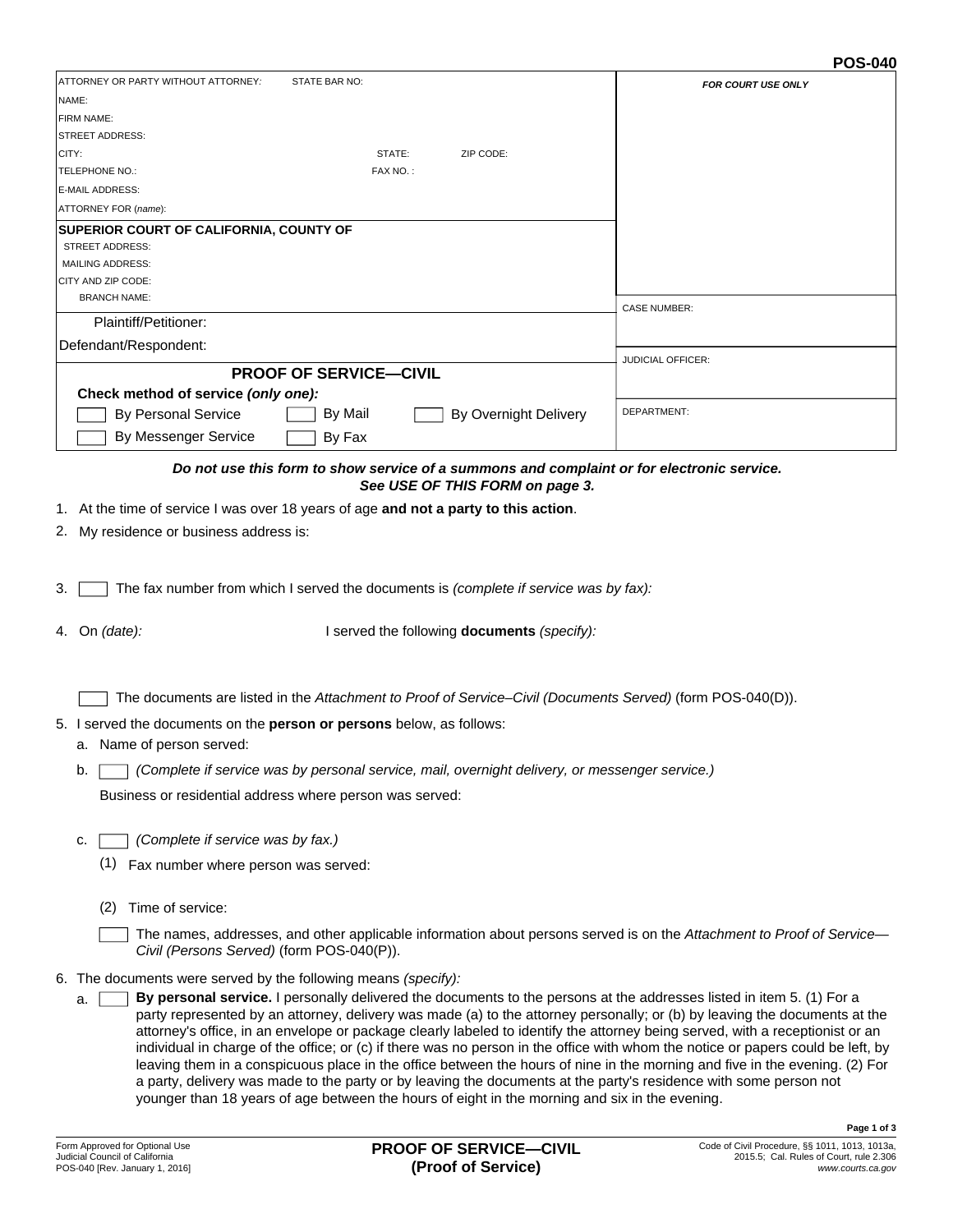|                   |                                                                                                                                                                                                                                                                                                                                                                                                                                                                                                                                                                                                                                                                                                                           | г оо-очо            |
|-------------------|---------------------------------------------------------------------------------------------------------------------------------------------------------------------------------------------------------------------------------------------------------------------------------------------------------------------------------------------------------------------------------------------------------------------------------------------------------------------------------------------------------------------------------------------------------------------------------------------------------------------------------------------------------------------------------------------------------------------------|---------------------|
| <b>CASE NAME:</b> |                                                                                                                                                                                                                                                                                                                                                                                                                                                                                                                                                                                                                                                                                                                           | <b>CASE NUMBER:</b> |
|                   |                                                                                                                                                                                                                                                                                                                                                                                                                                                                                                                                                                                                                                                                                                                           |                     |
| 6. b.             | By United States mail. I enclosed the documents in a sealed envelope or package addressed to the persons at the<br>addresses in item 5 and (specify one):<br>deposited the sealed envelope with the United States Postal Service, with the postage fully prepaid.<br>(1)<br>placed the envelope for collection and mailing, following our ordinary business practices. I am readily familiar with this<br>(2)<br>business's practice for collecting and processing correspondence for mailing. On the same day that correspondence<br>is placed for collection and mailing, it is deposited in the ordinary course of business with the United States Postal<br>Service, in a sealed envelope with postage fully prepaid. |                     |
|                   |                                                                                                                                                                                                                                                                                                                                                                                                                                                                                                                                                                                                                                                                                                                           |                     |
|                   |                                                                                                                                                                                                                                                                                                                                                                                                                                                                                                                                                                                                                                                                                                                           |                     |
|                   | I am a resident or employed in the county where the mailing occurred. The envelope or package was placed in the mail at<br>(city and state):                                                                                                                                                                                                                                                                                                                                                                                                                                                                                                                                                                              |                     |
| C.                | By overnight delivery. I enclosed the documents in an envelope or package provided by an overnight delivery carrier<br>and addressed to the persons at the addresses in item 5. I placed the envelope or package for collection and overnight<br>delivery at an office or a regularly utilized drop box of the overnight delivery carrier.                                                                                                                                                                                                                                                                                                                                                                                |                     |
|                   | By messenger service. I served the documents by placing them in an envelope or package addressed to the persons at<br>d.<br>the addresses listed in item 5 and providing them to a professional messenger service for service. (A declaration by the<br>messenger must accompany this Proof of Service or be contained in the Declaration of Messenger below.)                                                                                                                                                                                                                                                                                                                                                            |                     |
|                   | By fax transmission. Based on an agreement of the parties to accept service by fax transmission, I faxed the documents<br>е.<br>to the persons at the fax numbers listed in item 5. No error was reported by the fax machine that I used. A copy of the<br>record of the fax transmission, which I printed out, is attached.                                                                                                                                                                                                                                                                                                                                                                                              |                     |

I declare under penalty of perjury under the laws of the State of California that the foregoing is true and correct.

Date:

(TYPE OR PRINT NAME OF DECLARANT)



(SIGNATURE OF DECLARANT)

*(If item 6d above is checked, the declaration below must be completed or a separate declaration from a messenger must be attached.)*

#### **DECLARATION OF MESSENGER**

**By personal service.** I personally delivered the envelope or package received from the declarant above to the persons at the addresses listed in item 5. (1) For a party represented by an attorney, delivery was made (a) to the attorney personally; or (b) by leaving the documents at the attorney's office, in an envelope or package clearly labeled to identify the attorney being served, with a receptionist or an individual in charge of the office; or (c) if there was no person in the office with whom the notice or papers could be left, by leaving them in a conspicuous place in the office between the hours of nine in the morning and five in the evening. (2) For a party, delivery was made to the party or by leaving the documents at the party's residence with some person not younger than 18 years of age between the hours of eight in the morning and six in the evening.

At the time of service, I was over 18 years of age. I am not a party to the above-referenced legal proceeding.

I served the envelope or package, as stated above, on *(date):*

I declare under penalty of perjury under the laws of the State of California that the foregoing is true and correct.

Date:

(NAME OF DECLARANT)

(SIGNATURE OF DECLARANT)